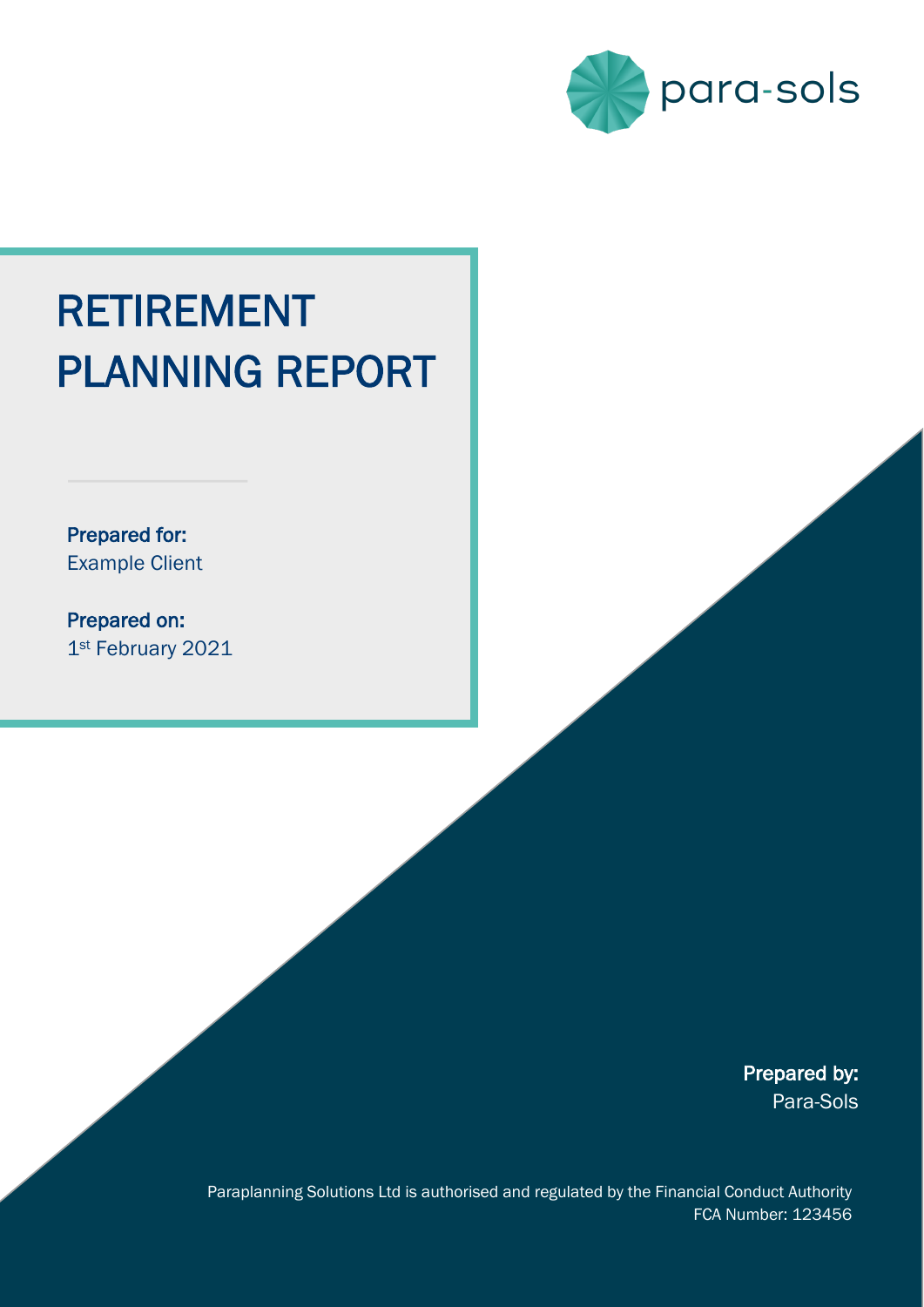## **CONTENTS**

| <b>DEMO</b> |
|-------------|
|-------------|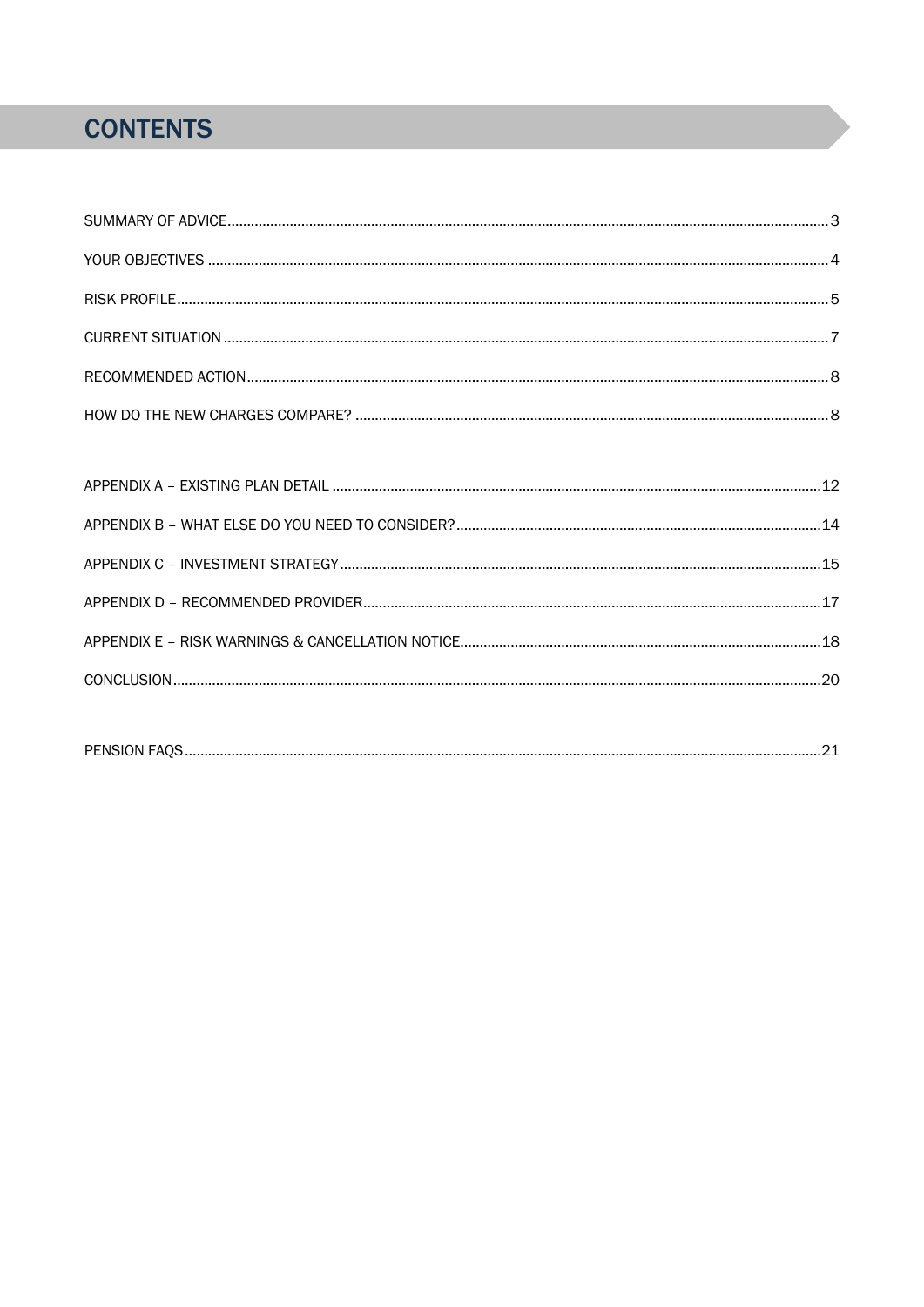### SUMMARY OF ADVICE

#### ORGANISE YOUR PENSION PORTFOLIO

Transfer your Aviva and Clerical Medical Pensions to a new Personal Pension on the Transact Platform.



#### INVESTMENT STRATEGY

Invest the pension in the underlying funds:

- 50% in the BMO Sustainable Universal MAP Growth Fund
- 50% in the Liontrust Sustainable Future Managed Fund



#### COST OF THE ADVICE

There will be an initial fee of 2.50% (£2,753) based on your total pension value.

Our ongoing service charge of 0.75% per annum will be applied to the new pension and this will provide the service outlined in your client agreement.



#### Please note:

There are risks involved with any investment and these are detailed further in this report. You should be aware the value of your investments can fall as well as rise and there is no guarantee the funds in which you invest will perform better than the funds you are currently investing in, indeed, they may not perform as well.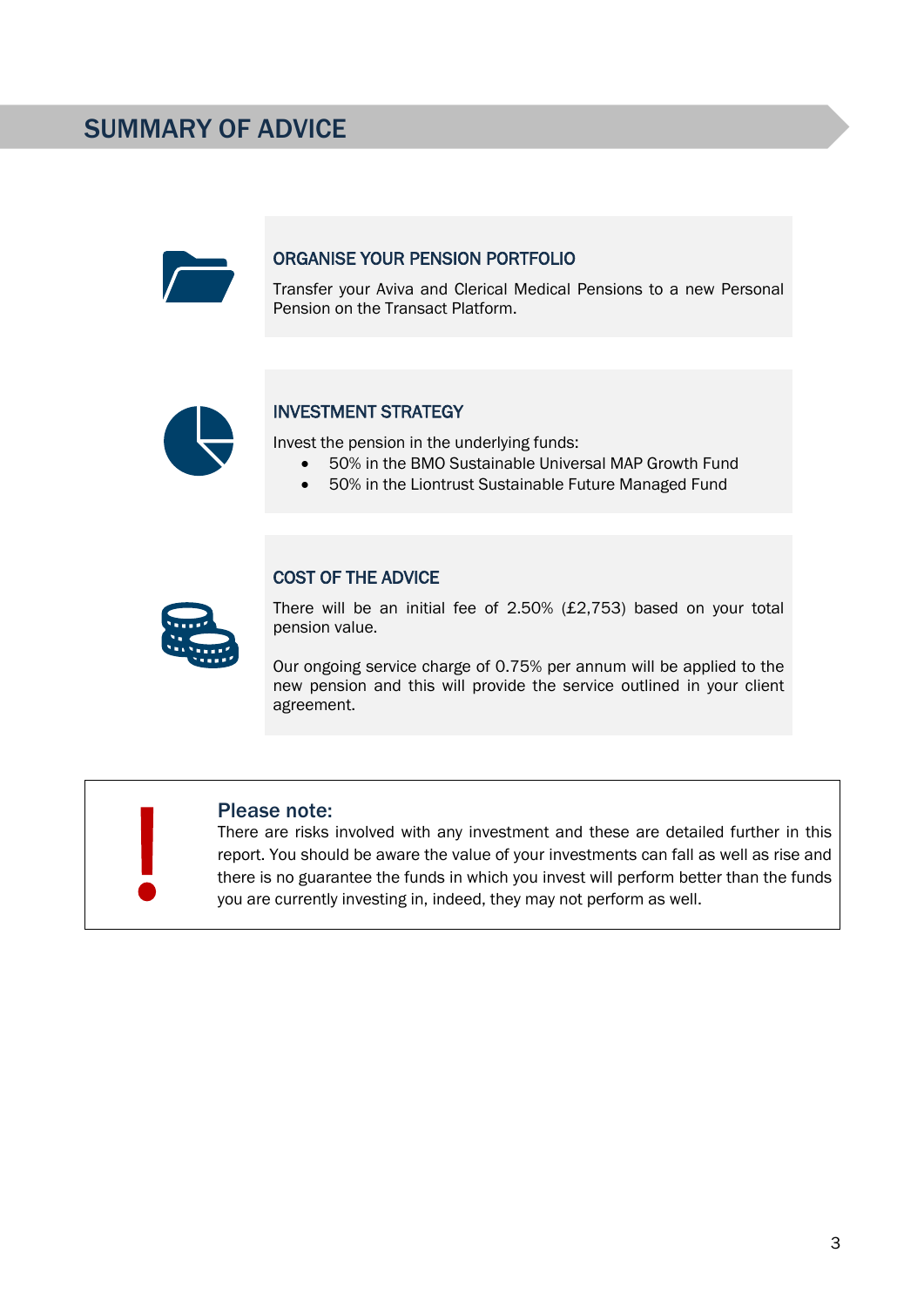### YOUR OBJECTIVES



You are aiming to retire in 10 years' time and expect to need an income totalling £1,500 per month (£18,000 per annum) to cover all essential spending.

You wish for your pension funds to be invested in an ethically positive manner where possible.

You are currently earning £2,200 per month net of tax and spending £2,000 per month. The approximate monthly surplus of £200 is being saved to your main current account.

You do not expect your income or expenditure position to change by choice over the next ten years and you will consider making additional pension contributions from accumulated savings as and when appropriate. This is to help you maintain current spending levels at least in the early years of retirement.

Your mortgage has five years remaining and currently costs you £200 per month. You may also consider allocating the savings directly from this, once repaid, into a pension.

You are aware of investing sustainably and in a positive manner and would prefer your pension funds to be invested and allocated in this way. The aim for this is that your pension funds are contributing to positive impacts in society.

#### Affordability and Emergency fund

We are reviewing existing pension funds and you are not making any further contributions at this time. Affordability is not therefore a direct concern although you should be prepared to commit funds in a pension to an investment strategy for a period of at least five years, but ideally longer.

As stated, you may consider contributions as your savings accumulate and you will consider further regular contributions once your mortgage is repaid.

We would also recommend you hold a suitable amount of cash on deposit to provide an emergency fund. We recommend as a guide you retain three to six months' expenditure on deposit. You hold £5,000 at present and I would recommend you increase this to potentially £6,000 - £12,000 before considering extra pension contributions.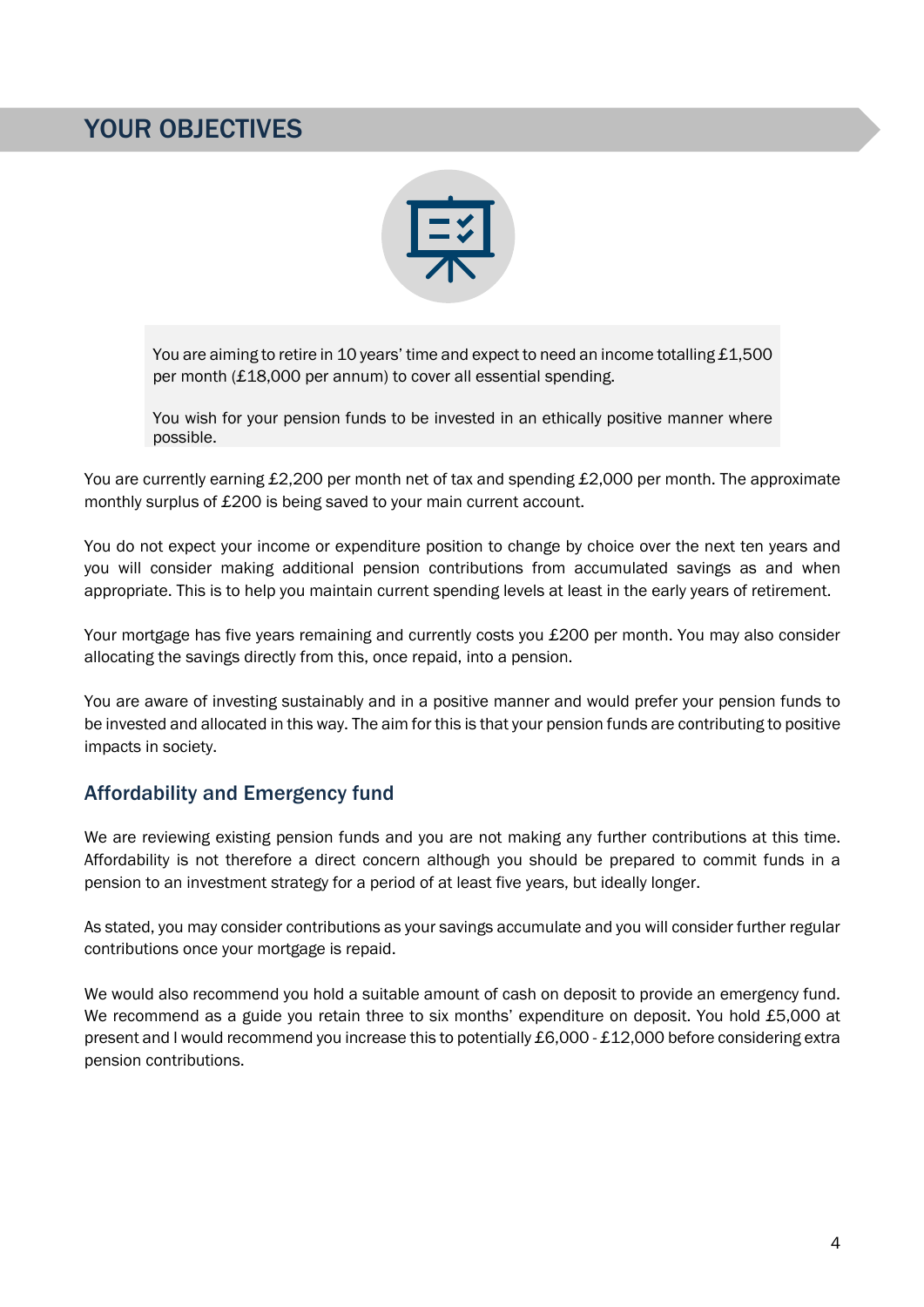### RISK PROFILE

In this section we will look at the various viewpoints which affect the level of risk you are willing to take. These all impact on one another and so, while distinct, should be considered in conjunction with each other. The aim is to compare how much risk you actually need with how much you are comfortable taking, and test this against the potential loss you have capacity for.

#### Attitude to risk

We asked you to complete a risk profiling questionnaire. Each answer in the questionnaire is scored and based on the answers you gave, you would be classified as a High Medium Risk (6 out of 10) investor.

We discussed the individual question answers and the overall score and agreed this reflects a level of risk you would be comfortable tolerating. For further detail on this risk score, including the potential returns and losses associated with this level of risk, please refer to your risk profiling report.



#### Need to take risk

Your pension funds are required in approximately 10 years to support your retirement income objectives and maximising the value of your funds in anticipation of retirement is why you need to take risk and this will require you to invest in stock markets. You do not have a specific level of return to target and wish to only take a level of risk you are comfortable with.

#### Capacity for loss

If you needed access to your funds in the short-term, to support your current standard of living, you would not have the ability to withstand any form of loss or fluctuation in value. As mentioned, you have 10 years until access will be required and this gives you time in which to ride out any major losses or fluctuations in the value of your funds.

When you are less than 5 years from retirement, we can review the selection of investments in the pension alongside your need from the fund and assess how much an impact on your retirement plans a capital loss might have. We can from this point look at reducing risk by changing the strategy to align with the timeframe until you will potentially need access.

In our cash flow forecasts we have considered various scenarios of spending and saving and in each of these allowed for a 30% loss within the next 12 months. You are not projected to have financial shortfalls with this loss which indicates you can potentially tolerate a loss of this amount.

#### Ethical considerations

It is possible to invest with specific ethical preferences (i.e., including or excluding certain industries and sectors, or even specific companies). Investing in this manner can restrict the number of options available to you and can in some circumstances mean compromising on performance potential or reducing costs.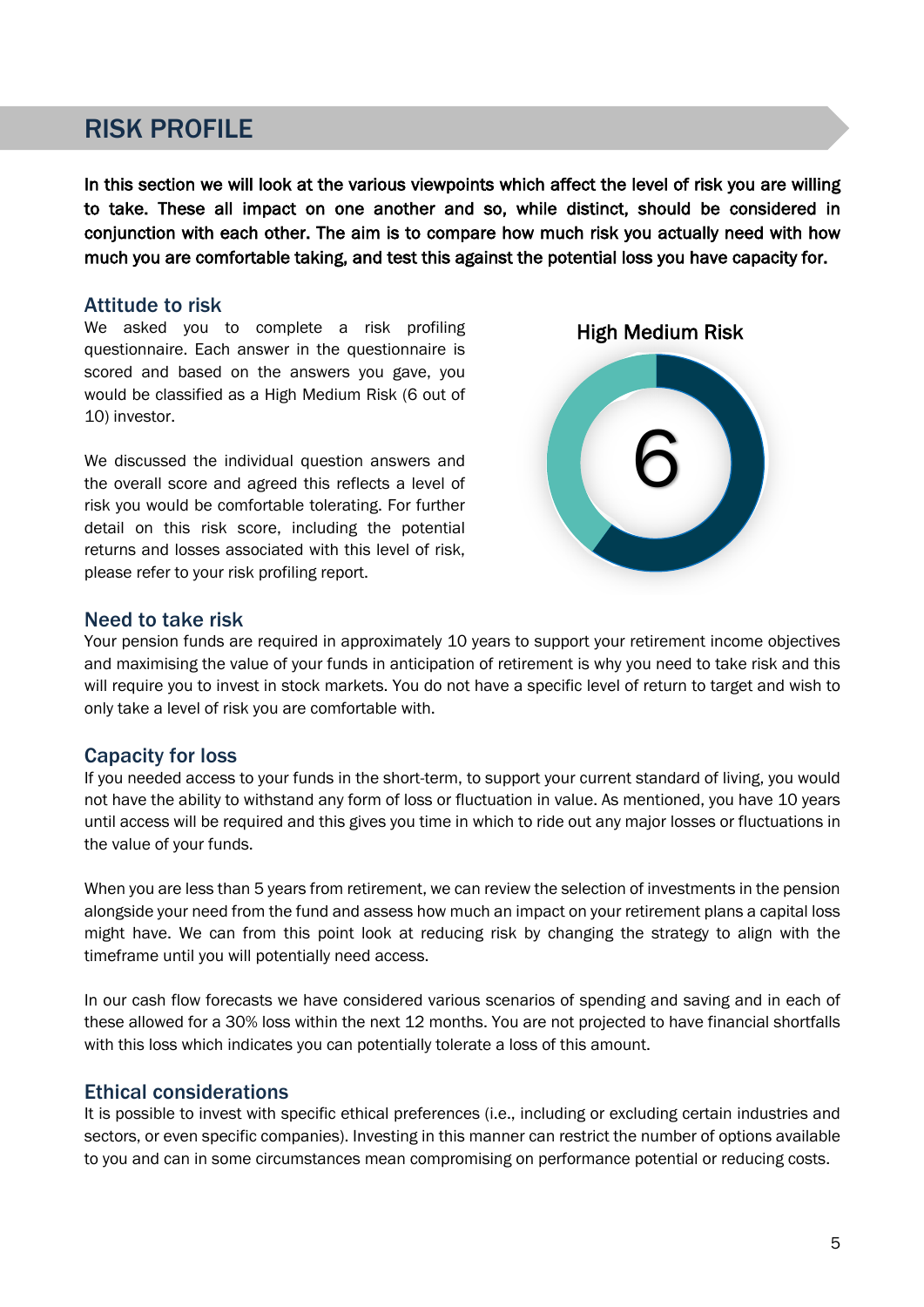You have confirmed that you do not wish to have specific ethical inclusions or exclusions in your pension. You would however prefer your pension has an overall 'positive approach ideally' when investing in assets.

We would therefore recommend the use of Environmental, Social and Governance (ESG) qualifying funds. These aim to build portfolios around investments that meet certain criteria in each of the categories.

#### Knowledge and experience

You have some experience of investment markets and understand the way in which values can fall as well as rise. You would not consider yourself to have any expertise with regards to investing and would be reliant on advice.

If you disagree with our assessment in this section or you feel your risk tolerance has changed at any time, please contact me to discuss as soon as possible.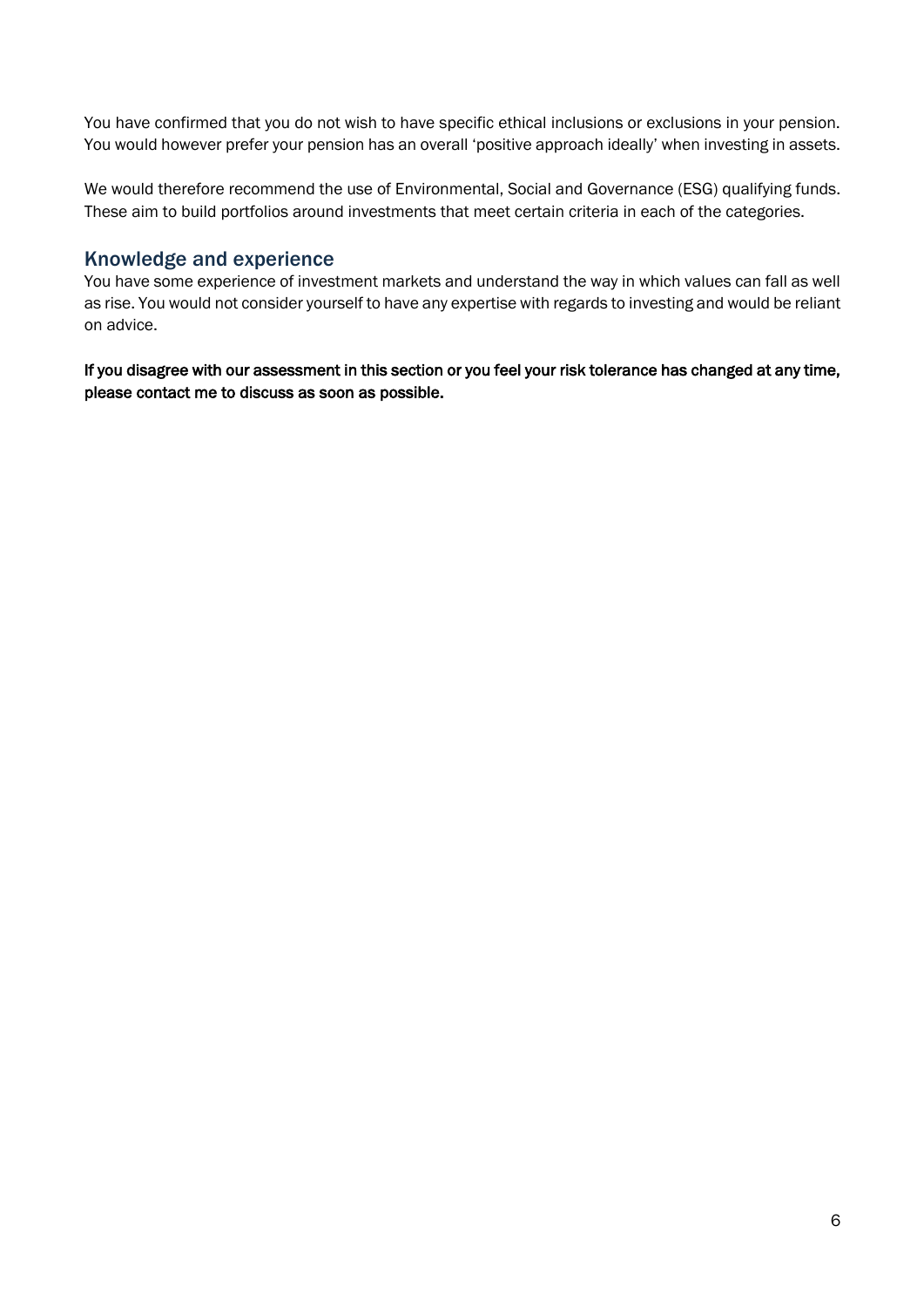### CURRENT SITUATION

#### Current policies

|                                             | <b>Aviva Personal Pension</b> |                            | <b>Clerical Medical Personal Pension</b> |                       |
|---------------------------------------------|-------------------------------|----------------------------|------------------------------------------|-----------------------|
|                                             | <b>FUND VALUE</b>             | <b>TRANSFER VALUE</b>      | <b>FUND VALUE</b>                        | <b>TRANSFER VALUE</b> |
|                                             | £74,289                       | £74,289                    | £35,846                                  | £35,846               |
|                                             | As at 07/01/2021              |                            | As at 12/01/2021                         |                       |
|                                             |                               | Total Fund Value: £110,135 |                                          |                       |
| Total Transfer or Surrender Value: £110,135 |                               |                            |                                          |                       |

#### Below is a summary of your existing pension provision:

This information was issued by the relevant providers on the date stated, is subject to fluctuation and is not guaranteed.

#### Plan Features



| Are there any income guarantees?        | Nο |
|-----------------------------------------|----|
| Any enhanced tax-free cash entitlement? | Nο |
| Is Flexi-Access Drawdown available?     | Nο |

As there are no guarantees or enhancements applying, there will be no loss in this regard if you move from the existing providers.

#### Wills and Estate

It is essential you have a will which is not only up to date, but which is continually monitored. You have confirmed you currently have a will in place and I advised it is important revisions are made whenever significant changes occur in your situation or intentions. There can be tax planning advantages from will writing and this can ensure as much as possible of your estate goes to those intended.

We would also recommend you consider the benefits of a Lasting Power of Attorney (LPA). Please contact me for more information if this is something you wish to discuss.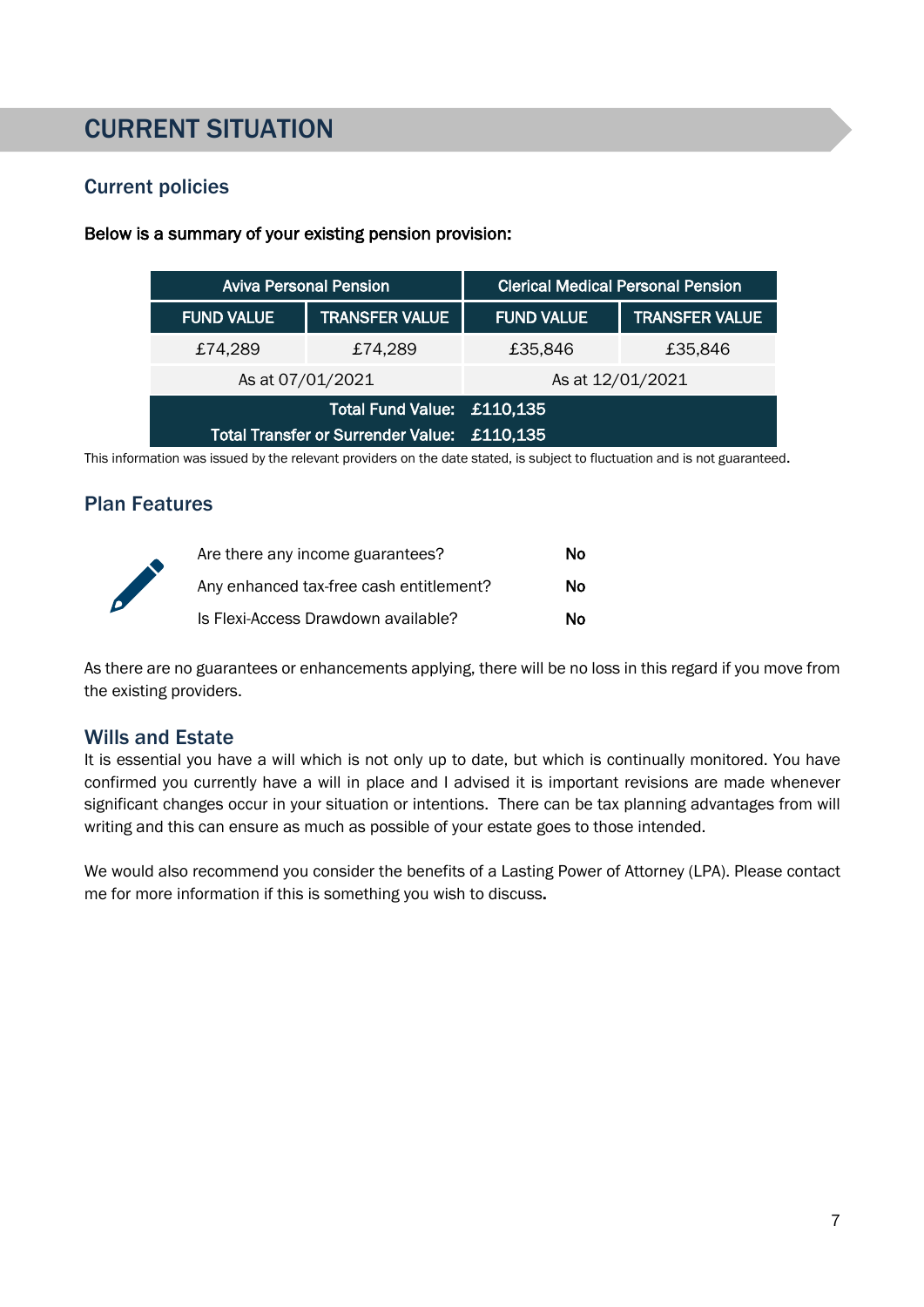### RECOMMENDED ACTION

#### IN SUMMARY WE ARE RECOMMENDING YOU:

Transfer your Aviva and Clerical Medical Personal Pensions to a new Personal Pension on the Transact Platform

Invest the funds equally between the Liontrust Sustainable Future Managed fund and the BMO Sustainable Universal MAP Balanced fund

More information on the impact of the recommended action can be found in Appendix B.

#### Why this recommendation is suitable for you

- Transferring to the recommended plan will allow you to access funds that invest in line with ethical mandates. Your existing plans do not offer access to these types of funds and the only alternative fund options are based on standard choice (which means no ethical restrictions or considerations necessarily apply).
- Rather than focusing on specific inclusions or exclusions, the recommended funds adopt an ESG focus and generally target investment into companies and assets with favourable ESG ratings.
- The Liontrust fund has a well-established track record, particularly with regards to sustainable and ESG fund types.
- The BMO range of funds also has a strong track record and has recently launched a sustainable version of the popular Universal MAP fund range.



- Transact have an excellent track record in pension administration. They are one of our preferred pension providers and our regular due diligence will make sure they remain suitable.
- You will be able to access a wider range of options at retirement, including Flexi Access Drawdown facility.
- The recommended plan is cheaper on a like for like basis. It is only the inclusion of the ongoing adviser charge, not paid on the current plans, which increases costs.
- We can build in our ongoing servicing to provide you with regular reviews, as required.

There are no guarantees or enhancements that will be lost by transferring your pension funds to a new provider.

#### Please be aware of the following possible disadvantages:



- Higher charges on the new plan (when factoring in ongoing advice fee).
- No guarantee of better returns.
- Initial costs incurred to implement the recommendations.

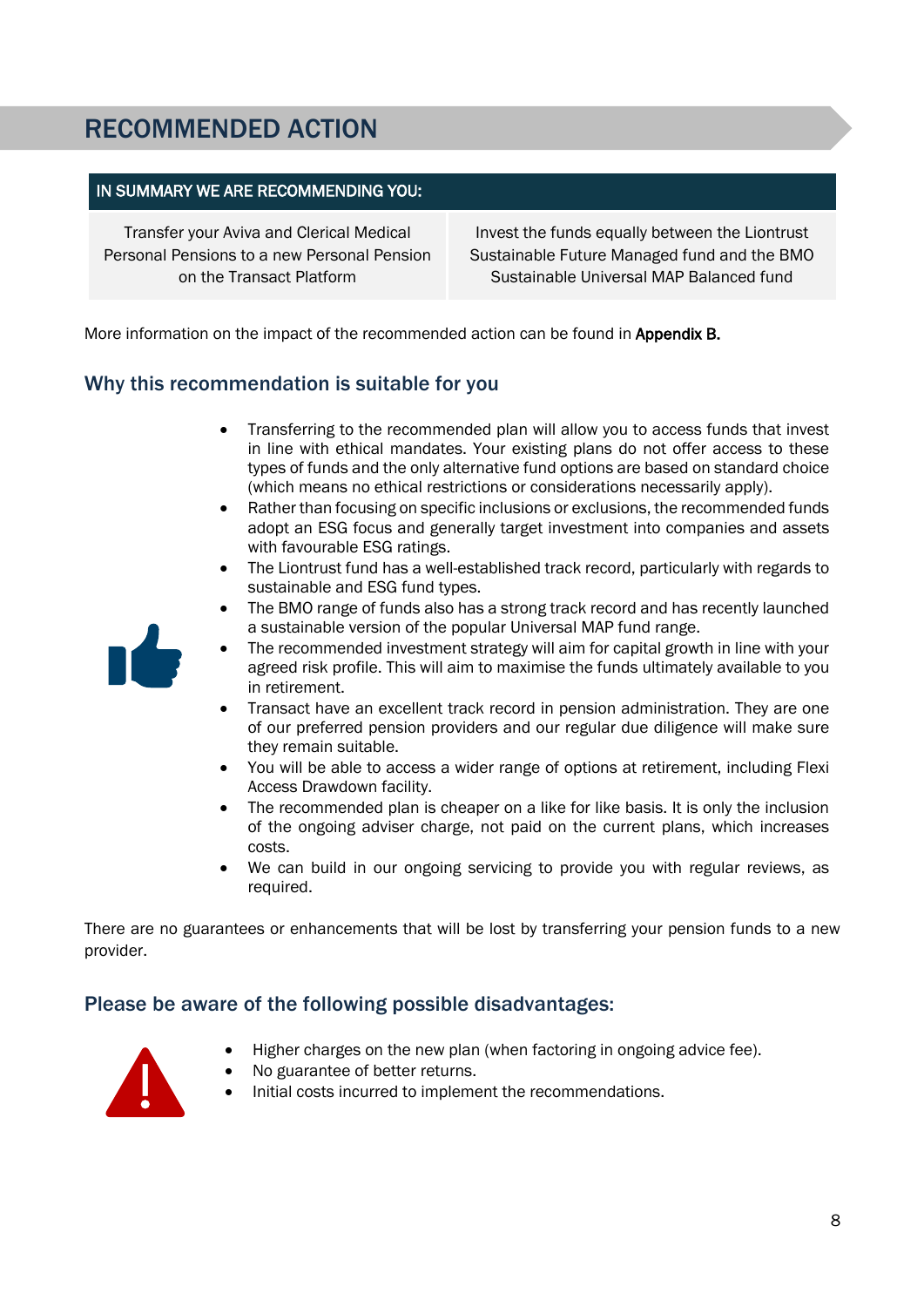### HOW DO THE NEW CHARGES COMPARE?

Ī

It is important to strike the right balance between value for money and paying less in charges. Value can be measured in the features that are provided and some plans that offer more options and a wider range of features will naturally cost more compared to some that offer less options and features.

Our aim is to find the right balance of access to the features and options you require but at a competitive cost. We have compared the total charges applied on your existing plans to the total charges on the recommended policy:

|                                          | <b>VALUE</b> | <b>TOTAL CHARGE</b> |           |
|------------------------------------------|--------------|---------------------|-----------|
| <b>Aviva Personal Pension</b>            | £74,289      | 1.25%               | £928.61   |
| <b>Clerical Medical Personal Pension</b> | £35,846      | 1.12%               | £400.46   |
| Total                                    | £110,135     | 1.21%               | £1,329.07 |
|                                          | <b>VALUE</b> | <b>TOTAL CHARGE</b> |           |
| <b>Transact Personal Pension</b>         | £110,135     | £1,919.25<br>1.74%  |           |

Any charges quoted are estimated over 12 months

Please note that the comparison of charges is based on the current fund values and does not take into account the initial charges. The full breakdown of the charges on the existing plans are detailed in Appendix A.

The recommended plan is more expensive however there is no adviser charge currently being paid on the existing plans, whereas this will be paid from the new plan. To give a fairer comparison of cost, we can exclude the 0.75% per annum ongoing adviser charge and the charges would then compare as follows:

|                                          | <b>VALUE</b> | <b>TOTAL CHARGE</b> |         |
|------------------------------------------|--------------|---------------------|---------|
| <b>Aviva Personal Pension</b>            | £74,289      | 1.25%               | £928.61 |
| <b>Clerical Medical Personal Pension</b> | £35,846      | 1.12%               | £400.46 |
| Total                                    | £110,135     | £1,329.07<br>1.21%  |         |
|                                          | <b>VALUE</b> | <b>TOTAL CHARGE</b> |         |
| <b>Transact Personal Pension</b>         | £110,135     | £1,093.24<br>0.99%  |         |

As you can see, the like-for-like cost comparison shows the new plan to be cheaper on a like-for-like basis. It is only the inclusion of the optional ongoing adviser charge which increases costs.

#### I believe there is greater value in the recommended plan with the reasons for this outlined in the previous section and throughout this report.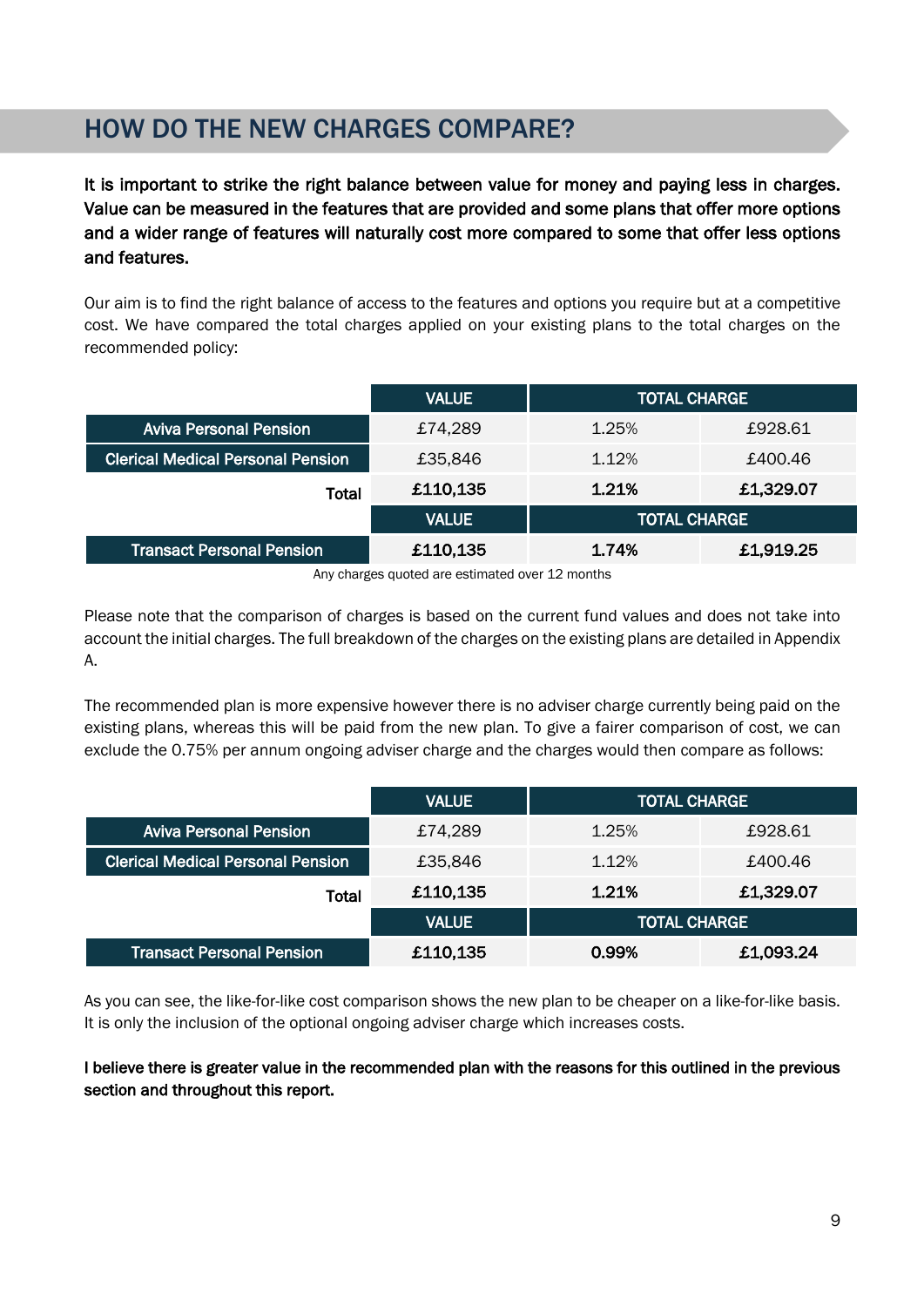#### Initial charges

There are also initial charges to be paid in relation to my advice and the implementation of this and these can be summarised as:

| <b>Adviser Fee</b>                    | 2.50% | £2.753.38 |
|---------------------------------------|-------|-----------|
| <b>Transact Buy Commission Charge</b> | 0.05% | £53.69    |
| Total                                 | 2.55% | £2,807.07 |

Initial adviser charges can be paid directly or by deduction from the pension value following transfer. You have confirmed you would prefer to pay the charge by deduction from your fund. The buy commission charge will be paid from your plan.

#### What will this cost me?

Based on the new value of your plan, which takes into account the initial fees, the total annual charges would be as follows:

| <b>Transact Personal Pension</b>      | £107,328                     | %        | £         |
|---------------------------------------|------------------------------|----------|-----------|
| Average Weighted Fund Charge          |                              | 0.64%    | £686.90   |
| <b>Transact Pension Facility Fee</b>  |                              | $0.07\%$ | £80.00    |
| <b>Transact Platform Charge</b>       |                              | 0.28%    | £300.52   |
| <b>Ongoing Adviser Service Charge</b> |                              | 0.75%    | £804.96   |
|                                       | <b>Total Ongoing Charges</b> | 1.74%    | £1,872.38 |

The charges in monetary terms are estimates (except the fixed Facility Fee) based on the value of the plan. In reality, the underlying fund will fluctuate daily and this makes it impossible to predict

the actual costs that will be incurred over a year.

#### What impact will the new charges have on my money?

In order to show the impact of the initial charges on your plans, we have also calculated the reduction in yield (RIY) on both your existing and new plans, which takes into account initial charges as well as the annual charges. These are based on the charges applying for ten years, assume a growth rate of 5%, and the effect of these charges on your plan value are:

|                                          | Value    | <b>RIY</b>   | <b>Future Value</b> |
|------------------------------------------|----------|--------------|---------------------|
| <b>Aviva Personal Pension</b>            | £74,289  | 1.30%        | £106,859            |
| <b>Clerical Medical Personal Pension</b> | £35,846  | 1.16%        | £52,244             |
|                                          |          | <b>Total</b> | £159,103            |
|                                          |          |              |                     |
| <b>Transact Personal Pension</b>         | £110,135 | 2.06%        | £147,097            |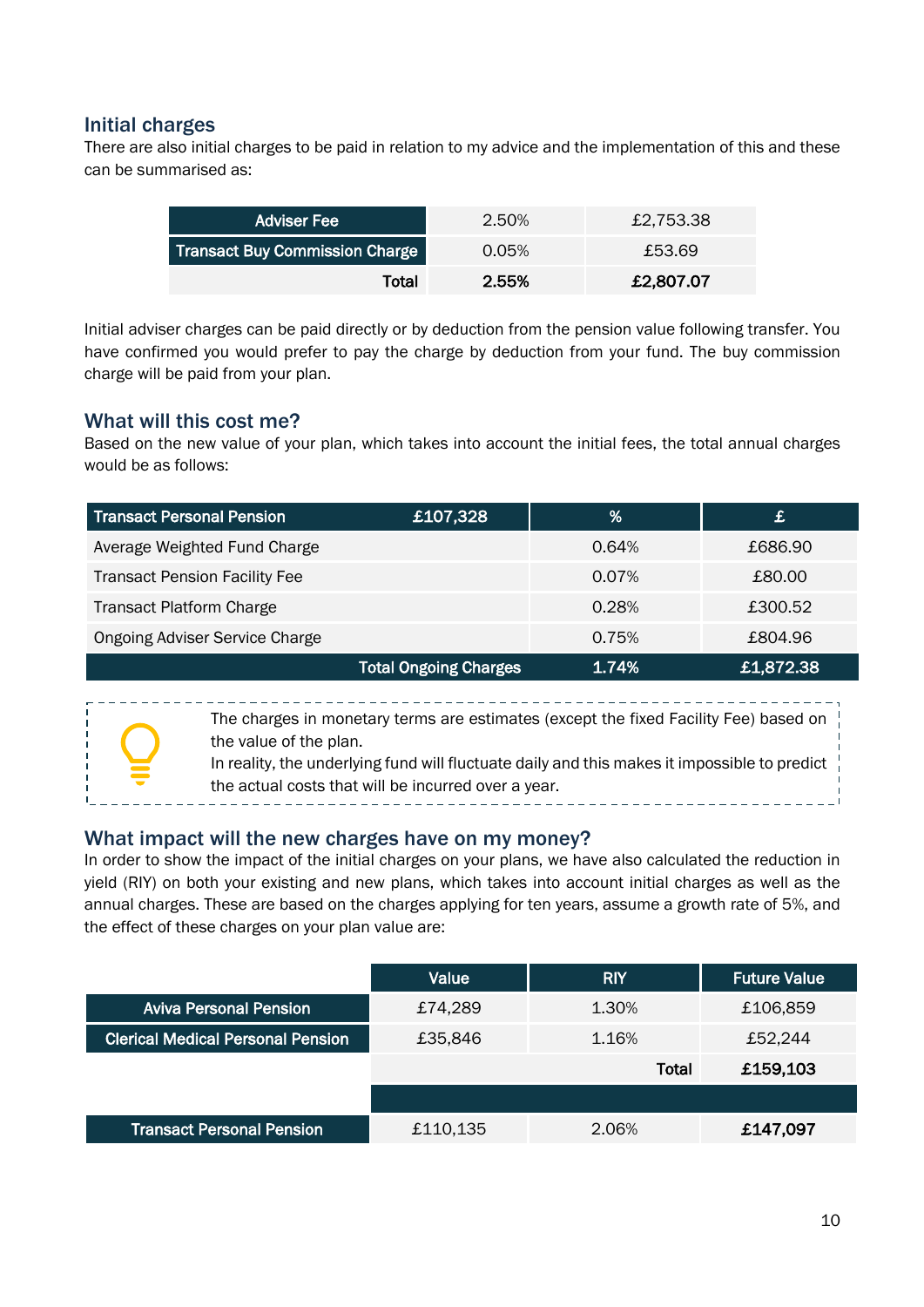As you can see, the new plan is more expensive and the impact of this is that, without better fund performance, the value at retirement would be lower. The advantages detailed in the previous section explain why I believe the additional costs are worth being incurred and the new plan will be better structured to suit your objectives and your risk profile.

#### Ongoing advice service

I explained the option of an ongoing service to review your pensions on a regular basis and you confirmed you would like to access this. I explained you could elect to pay my fees directly, via the plan or a combination of the two. You elected to pay from the plan. Our ongoing service level charge is 0.75% and this will fluctuate depending on the value of your holdings. The following shows the initial plan value, and potential alternative values, to demonstrate the impact this would have on our annual fee:



Potential decrease **Current value Potential increase** 



*Value £90,000 Value £110,000 Value £130,000 Adviser Fee £675 Adviser Fee £825 Adviser Fee £975*



This fee pays for the services and benefits outlined in your client agreement. This agreement also outlines the process by which you can cancel the ongoing service you receive.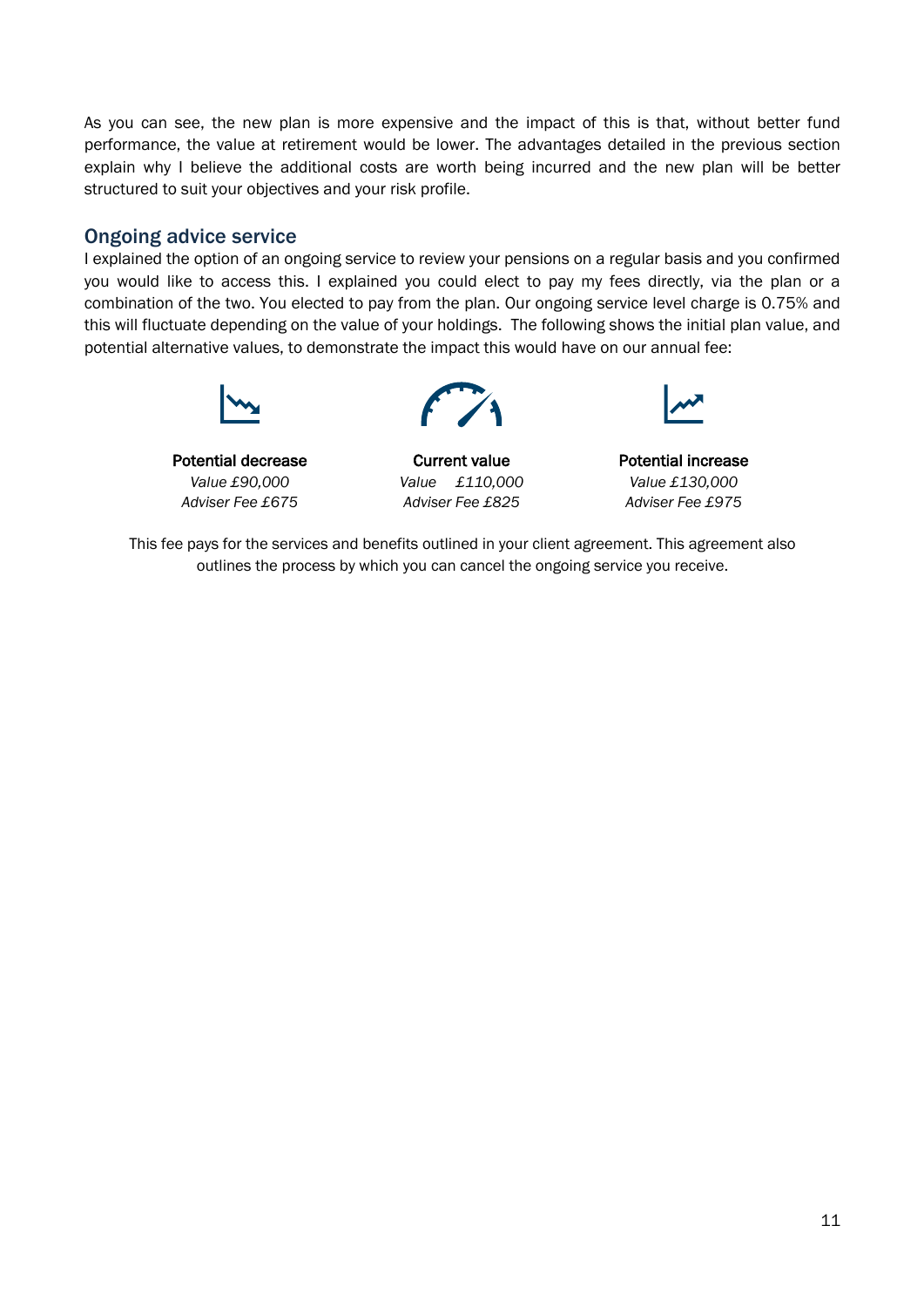### APPENDIX A – EXISTING PLAN DETAIL

#### We have summarised in the main report the plans being reviewed at this time. The following section provides more detail.

#### Investment options

Ī

All investments carry with them at least a degree of risk. It is essential that the right level of potential risk is taken with your pension funds as this will have an impact on the potential gains and losses that might be seen. The amount of risk taken should align with your objectives, ability to bear risk and your appetite for risk.

You are currently invested as follows:

|                                             | <b>Fund</b>                           | Value   |
|---------------------------------------------|---------------------------------------|---------|
| <b>Aviva Personal Pension</b>               | Aviva Cautious Managed FP Pn          | £42,515 |
|                                             | Aviva European FP Pn                  | £6,895  |
|                                             | Aviva UK Equity FP Pn                 | £24,879 |
|                                             | <b>Total</b>                          | £74,289 |
| <b>Clerical Medical Personal</b><br>Pension | Clerical Medical Managed Defensive Pn | £9,148  |
|                                             | Clerical Medical Fixed Interest Pn    | £8,724  |
|                                             | Clerical Medical Index Linked Pn      | £12,478 |
|                                             | Clerical Medical Overseas Pn          | £5,496  |
|                                             | Total                                 | £35,846 |

The overall asset allocation is as follows:

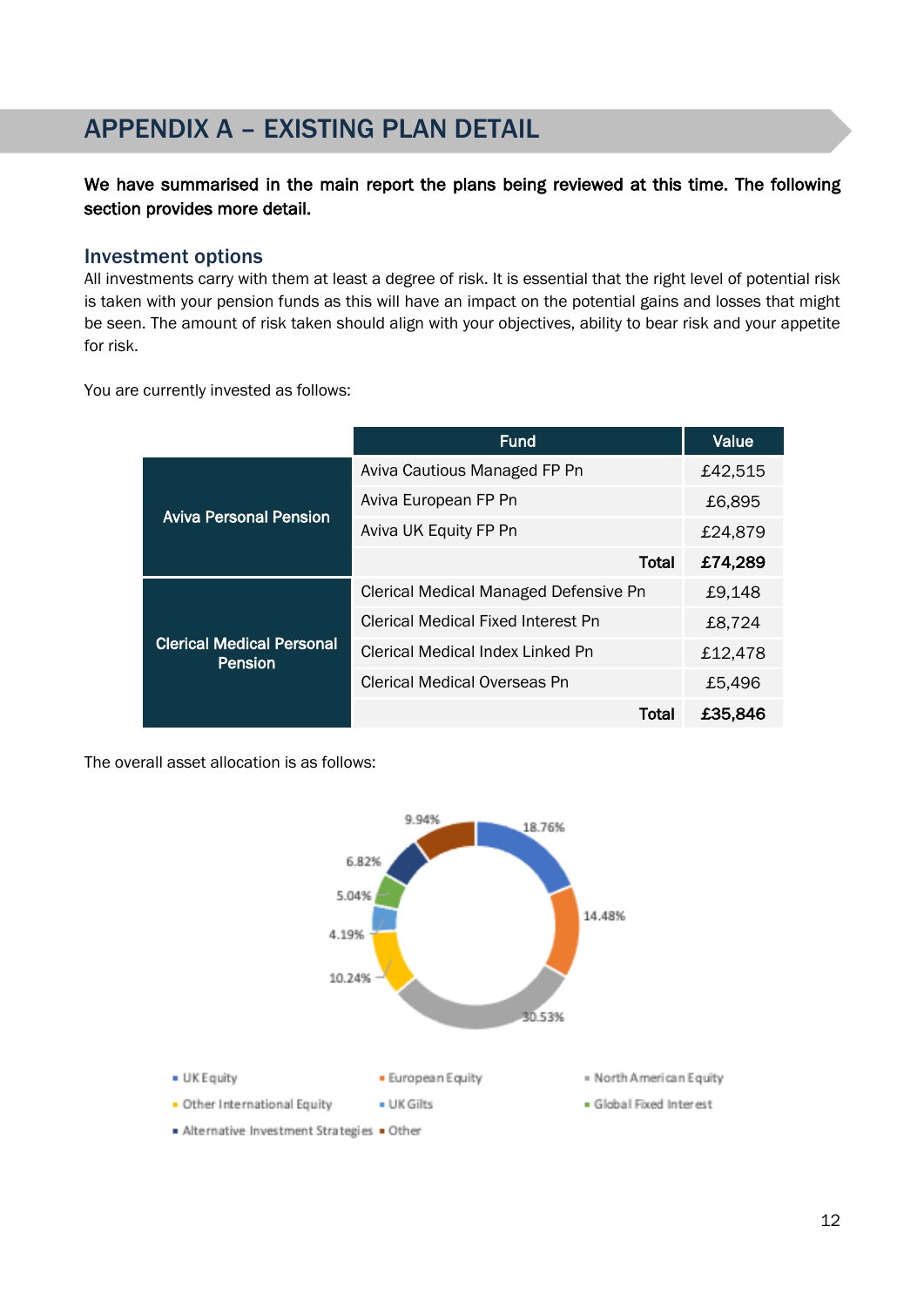There is approximately 75% of the overall funds allocated to equity assets, with the remainder allocated to a combination of fixed interest / money market assets and other types of assets. We would expect an investor with your risk profile to have less exposure to equity assets and a more balanced investment strategy (allocating more to fixed interest and money market assets).

Your existing funds are also allocated with no regard or specific consideration of ESG factors. This means that the funds are not investing in line with your preference and you will need to change to a fund that will definitively make investment decisions based on these factors.

You are invested in a wide range of funds and the current asset allocation is likely to drift over time without taking action. This is because different funds grow at different rates which over time and unchecked the overall allocation could shift significantly from where it currently is.

#### How much am I paying?

Charges are deducted on the existing plans throughout the year and the charges currently applied are:

| <b>Aviva Personal Pension</b> |       | <b>Clerical Medical Personal Pension</b> |                      |       |         |
|-------------------------------|-------|------------------------------------------|----------------------|-------|---------|
| £74,289                       |       | £35,846                                  |                      |       |         |
|                               | $\%$  | £                                        |                      | $\%$  | £       |
| <b>Fund Charge</b>            | 0.85% | £631.46                                  | <b>Fund Charge</b>   | 1.00% | £358.46 |
| <b>Plan Charge</b>            | 0.40% | £297.16                                  | <b>Policy Charge</b> | 0.12% | £42.00  |
| Total                         | 1.25% | £928.61                                  | Total                | 1.12% | £400.46 |

The fund charges in monetary figures are estimates over a 12-month period based on the current plan values (which is subject to fluctuation). This is with the exception of the Clerical Medical plan charge which is a fixed fee of £3.50 per month.

#### Fund range

Before considering a switch, we need to consider what fund options, if any, are currently available to you.

While the existing plans can access alternative options, the limitations mean it cannot access the investment strategy being recommended. In particular, there are no ESG options available within the existing plan and all fund choice is based on an unrestricted ability to invest (in respect of ESG factors).

The fund range across the existing plans is also not varied enough to allow a common strategy across both. You would have to therefore maintain different approaches across the providers which is harder to keep appropriate in terms of the overall risk being taken.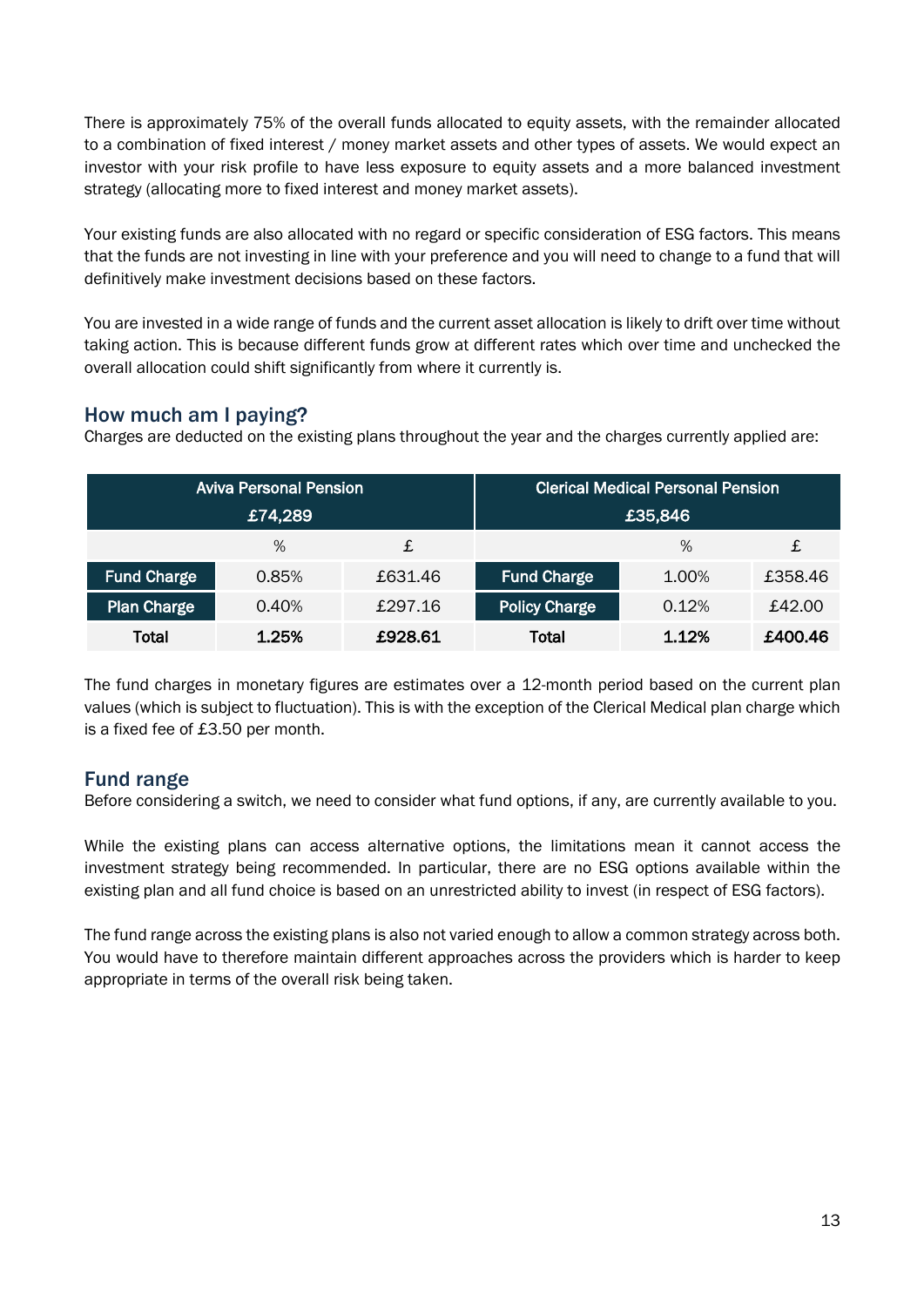### APPENDIX B – WHAT ELSE DO YOU NEED TO CONSIDER?

The following sections provide some further considerations and points to be aware of in relation to my recommendations.

#### Death benefits



For a detailed description of what happens to pension funds on death, refer to the FAQs section at the end of this report.

*I recommend a Nomination of Beneficiaries form is completed to ensure the trustees know to direct your funds to your preferred beneficiaries, bypassing your estate for IHT purposes, in the event of your death.* 

#### Options considered

#### Fund Switch

Leave the funds with the current provider but amend the investment strategy to better suit your risk profile and objectives, or transfer your existing pensions into one of your existing plans. I have ruled out this option as:

- Your existing providers only offer access to a limited range of funds, which would not enable us to construct a suitable portfolio using ESG investments.
- It would also not be possible to implement a common investment strategy across the plans.
- A fund switch would not allow you to consolidate your plans to simplify your holdings.
- Your existing plans are also limited in terms of post retirement options.



#### **Stakeholder**

On 6th April 2001, the Government introduced a new type of private pension, known as a Stakeholder Pension, which has low charges and low minimum contribution levels. I have not recommended this option for the following reasons:

- Stakeholder plans have low costs but the limited range of funds would prevent us from being able to apply a comprehensive investment strategy.
- Stakeholder plans also do not offer Flexi Access Drawdown, and it would be necessary to transfer to a more comprehensive plan at a later date if you wished to use this facility.

#### Workplace Pension

You are self-employed and do not have access to a workplace pension to consider.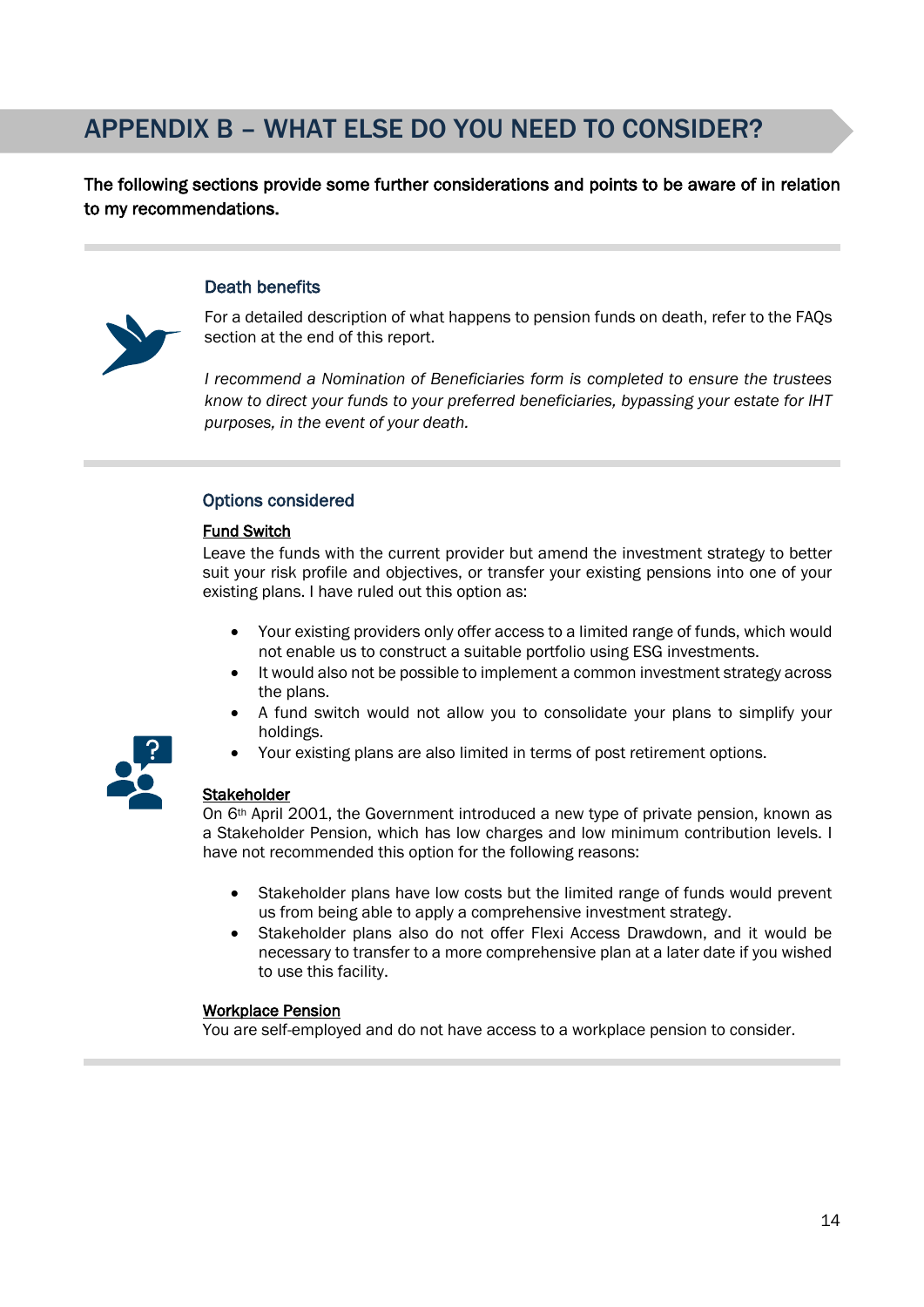### APPENDIX C – INVESTMENT STRATEGY

Having taken into consideration our discussions around risk, and your objectives, the recommended investment strategy for your funds is:

| <b>Fund</b>                                   | <b>Split</b> | <b>Fund OCF</b> |
|-----------------------------------------------|--------------|-----------------|
| Liontrust Sustainable Future Managed          | 50%          | 0.88%           |
| <b>BMO Sustainable Universal MAP Balanced</b> | 50%          | 0.39%           |
| <b>Total</b>                                  | 100%         | 0.64%           |
| On delig de Obender Fidence<br>$\cap$         |              |                 |

*OCF – Ongoing Charges Figure*

In order to meet your requirements, we are recommending funds and investments that have Environmental, Social and Governance (ESG) characteristics. This means the funds are screened to include and exclude certain investments that do or do not qualify against a range ESG checks. The aim of this approach is to identify investments that are more likely to achieve a favorable return over the longterm due to a combination of a more favorable reputation in markets and less legal requirements or restrictions compared to non-ESG investments.

The recommended funds are a bespoke selection of funds selected based on our independent research, your attitude to risk and investment objectives.

#### Asset allocation

The current asset allocation on this portfolio can be summarised as:



As you can see, the recommended strategy accesses a range of asset types across a variety of global regions. The allocation to equity or property (riskier) assets aims to help provide a return over the longterm at least matching (but ideally exceeding) inflation. Your existing strategy takes too much risk in comparison and the recommendation will therefore ensure your funds are invested suitably given your ability to take risk and investment objectives.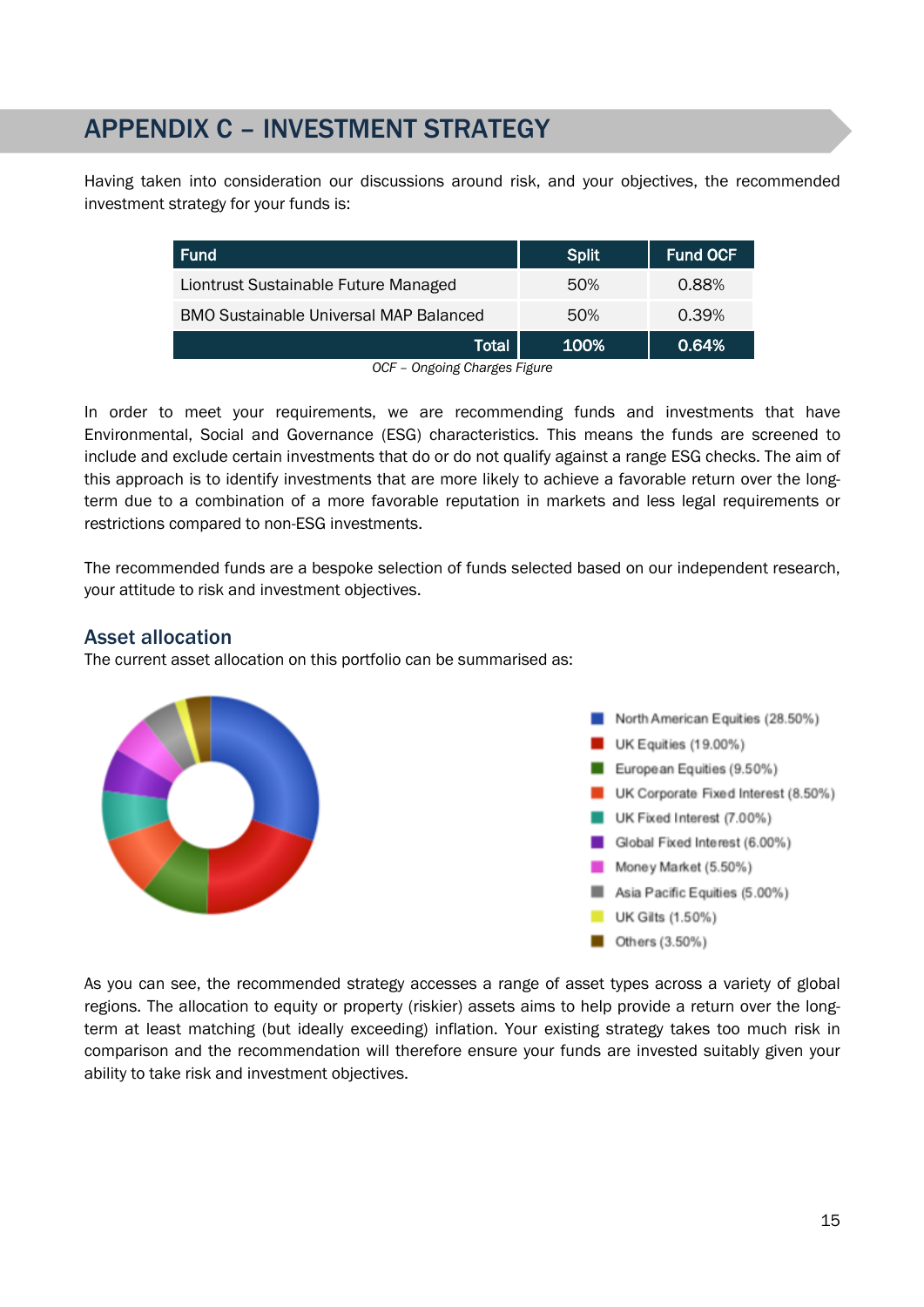#### **Performance**

The BMO Sustainable Universal MAP Balanced fund was only launched in December 2019 and past performance data is therefore limited. This fund is however based on the BMO Universal MAP Balanced fund which has run since 2017 and we can use this fund as a replacement for the purposes of providing an indication of the likely performance of the recommended strategy against your existing funds.

Pricing Spread: Bid-Bid . Data Frequency: Daily . Currency: Pounds Sterling



The following chart shows performance since December 2017:

10/11/2017 - 03/02/2021 Data from FE fundinfo2021

As you can see, the recommended portfolio has consistently outperformed your existing strategy over the timeframe considered.

#### Please remember that past performance is no guarantee of future returns.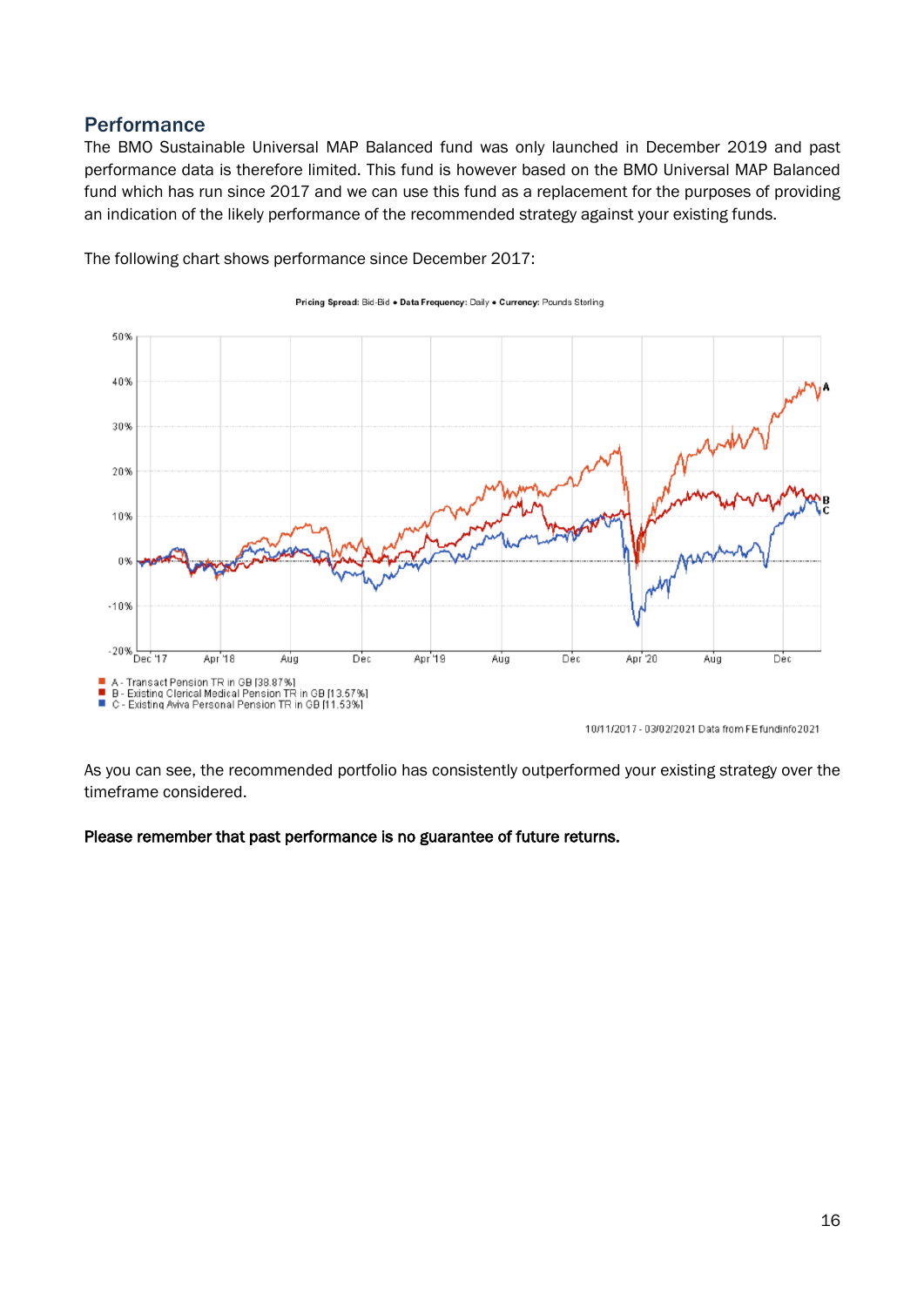### APPENDIX D – RECOMMENDED PROVIDER

#### Plan type

There are various pension arrangements in the market and these gradually go up in scale in both plan costs and the options available through the arrangement, to the range and number of funds and investment houses one can access and types of additional holdings which may be permitted to be included in the holding.

In your case, I am recommending you access a Personal Pension via the Transact Platform.

Put simply, a platform account was a development in portfolio administration, which is designed to assist the investor and their adviser with arranging transactions, reporting and administering an investment portfolio or pension arrangement.

#### **Transact**

Transact is a provider that we recommend to clients as part of internal due diligence process and centralised investment proposition.

We conduct ongoing reviews of the providers we recommend and if at a future review we find the provider recommended is no longer suitable to your specific needs, we will consider your options with you.

The Transact platform was launched in 2000 and now handles more than £39.3 billion (as at  $31<sup>st</sup>$ December, 2019). Transact has been profitable every year since 2003, and has been awarded an 'Excellent' financial performance rating for the last six years to 2019 in the FinalytiQ Advised Platform Report.

The platform offers access to a huge range of investment funds. Up to date statements and valuations can be viewed online at any time, and statements are issued half yearly. Transact is consistently developing and are committed to the market for the long term, continually investing in technology, training and the development of new useful tools to provide the best financial planning service.

#### Charges

| <b>Charge Type</b>                    | Charge                             |
|---------------------------------------|------------------------------------|
| <b>Buy Commission</b>                 | 0.05%                              |
| Annual Charge: First £600,000         | 0.28%                              |
| Annual Charge: £600,000 - £1,200,00   | 0.18%                              |
| Annual Charge: £1,200,000 - £5,000,00 | 0.07%                              |
| Pension/SIPP Facility Fee             | £20 per quarter $(E80 \text{ pa})$ |

The charges applied will be 0.28% per annum as well as the Pension Facility Fee of £20 per quarter.

The Buy Commission charge will also reduce the amount initially invested.

In addition, there are adviser and fund charges; these are detailed in full within this report.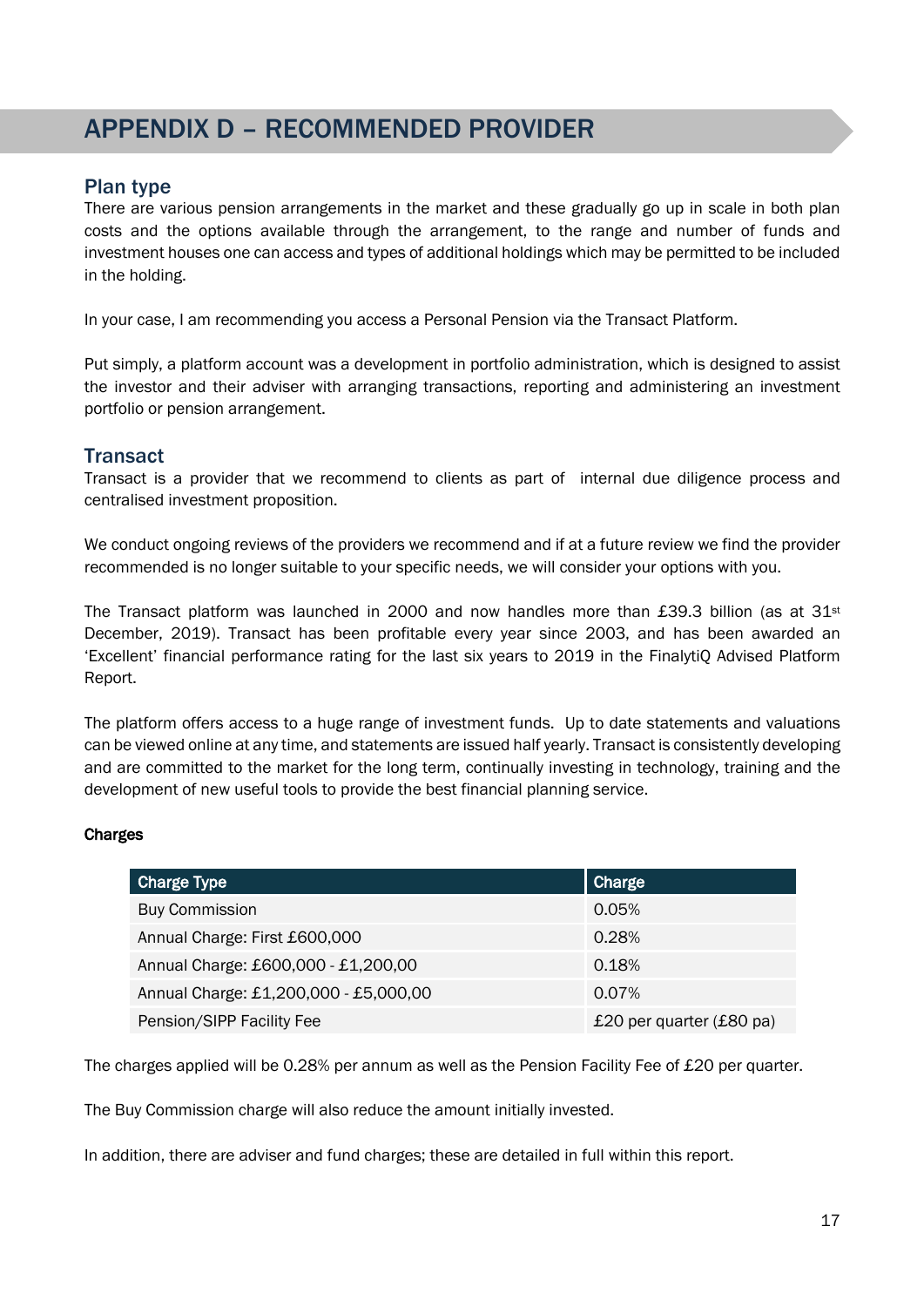### APPENDIX E – RISK WARNINGS & CANCELLATION NOTICE

It is important you are not only fully aware of the advantages of the recommendations I am making, but also the potential disadvantages. Although I have made every endeavour to understand your objectives and situation and then match my advice to these, only you will have the fullest appreciation of your feelings in relation to these areas. You must therefore carefully consider all the aspects of the recommendations, together with the potential drawbacks. I would like to draw your attention to the following risk warnings:

- My advice and recommendations are based on my understanding of current law and taxation, which may be subject to change in the future.
- Where given, past performance should not be seen as an indication of future performance and any investment returns may be less than those shown in the illustration provided.
- The value of investments can, especially over the short term, go down as well as up, and you may get back less than you invest.
- Any valuations referred to have been provided by the relevant companies, are not guaranteed and may fluctuate.
- There is no guarantee the comparisons made between products as charged now, will remain accurate in the future. Charging structures can and do change; additionally, different options may be available in the future.
- There is no guarantee the investment strategy being recommended will outperform the current strategy. It is possible that our recommended strategy may underperform compared to the current approach.
- While your funds are transferring there will be a period of time where they are out of the market. During this time, they will not benefit from any uplift in market values. Conversely, they will not be affected by any decline in values.
	- The investment strategy recommended meets your current attitude to investment risk and investment objectives. If you feel this has changed in the future please contact me as soon as possible.
	- Funds invested wholly or partly outside the UK may be affected by exchange rate fluctuations. Additionally, where an investment is made in emerging markets, their potential volatility may increase the risk to the value of the investment.
	- Eventual benefits from your pension may be lower than expected for a number of reasons:
		- o Taking benefits earlier than the chosen retirement age
		- o Contributions are lower than expected
		- o Investment growth is lower than expected
		- $\circ$  Annuity levels are lower at the chosen retirement age than they are now
		- o Charges increase
		- o Tax rules change

#### **Assumptions**

The assumptions about the tax position of the plans and any recommendations made in the report are based on my understanding of current law and HM Revenue & Customs practice which may be subject to alteration in the future. In particular, which assets, gains or income are taxed and the levels of taxation on them are all subject to change. Tax reliefs may also change and their value to you will depend on your individual circumstances.

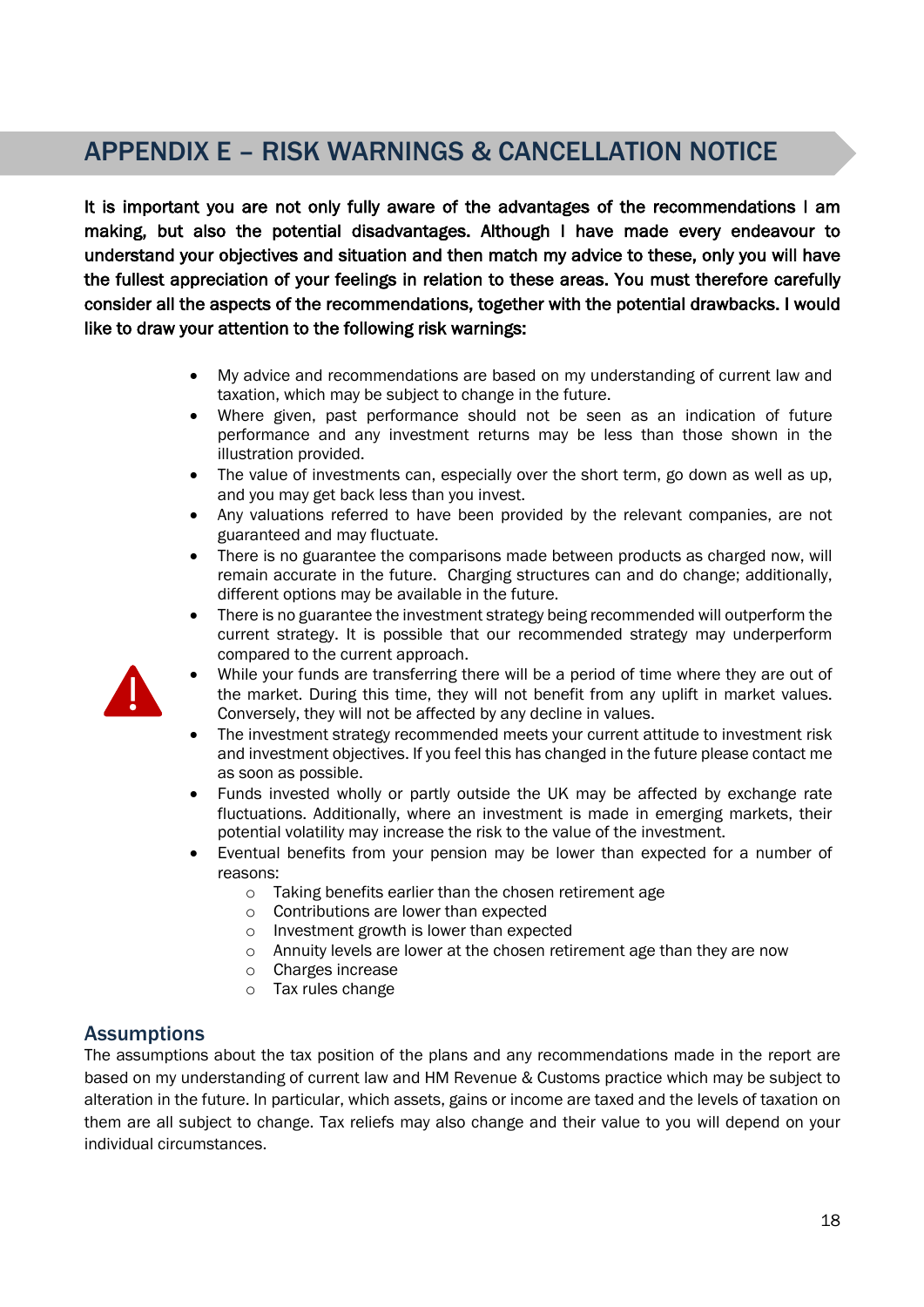#### Documentation

I have issued you with supporting literature along with an illustration. This documentation is important and contains information regarding the products which I have recommended, particularly with regards to the features, benefits and charges, the commitment which it entails, together with its legal (including policyholder protection) and tax status. The summaries contained in this report are no replacement for reading this information and I therefore recommend you do so, taking particular notice of the risk warnings.

#### Cancellation Notice

If you proceed with our recommendations, you will receive a summary of the plan details from the recommended provider. These will include a 'Cancellation Notice'. If you wish to cancel the application you need only sign and return the relevant Cancellation Notice within 30 days of receiving it. The monies will then be returned to the ceding schemes. If your money has already been invested, the value returned will depend on the unit price at the point of cancellation – and this could mean you get back less than you invested. In addition, the ceding scheme is under no obligation to receive any returned funds and, in this instance, you will be liable for finding an alternative provider.

#### Financial Services Compensation Scheme (FSCS)

The FSCS was set up under the Financial Services and Markets Act 2000 and exists to protect customers of FCA authorised firms and covers deposits, insurance and investments. The Scheme can pay compensation to customers who have lost money as a result of their dealings with FCA authorised firms that are unable to pay claims against them, usually because they are insolvent or have stopped trading.

The limit of protection varies between different types of products and up to date information on the products covered and the limit of potential compensation can be found via the FSCS website: www.fscs.org.uk

I confirm that in all our dealings you will be treated as a Retail Client. This affords you the maximum protection under the Financial Services and Markets Act 2000, together with full rights to the Financial Ombudsman Service.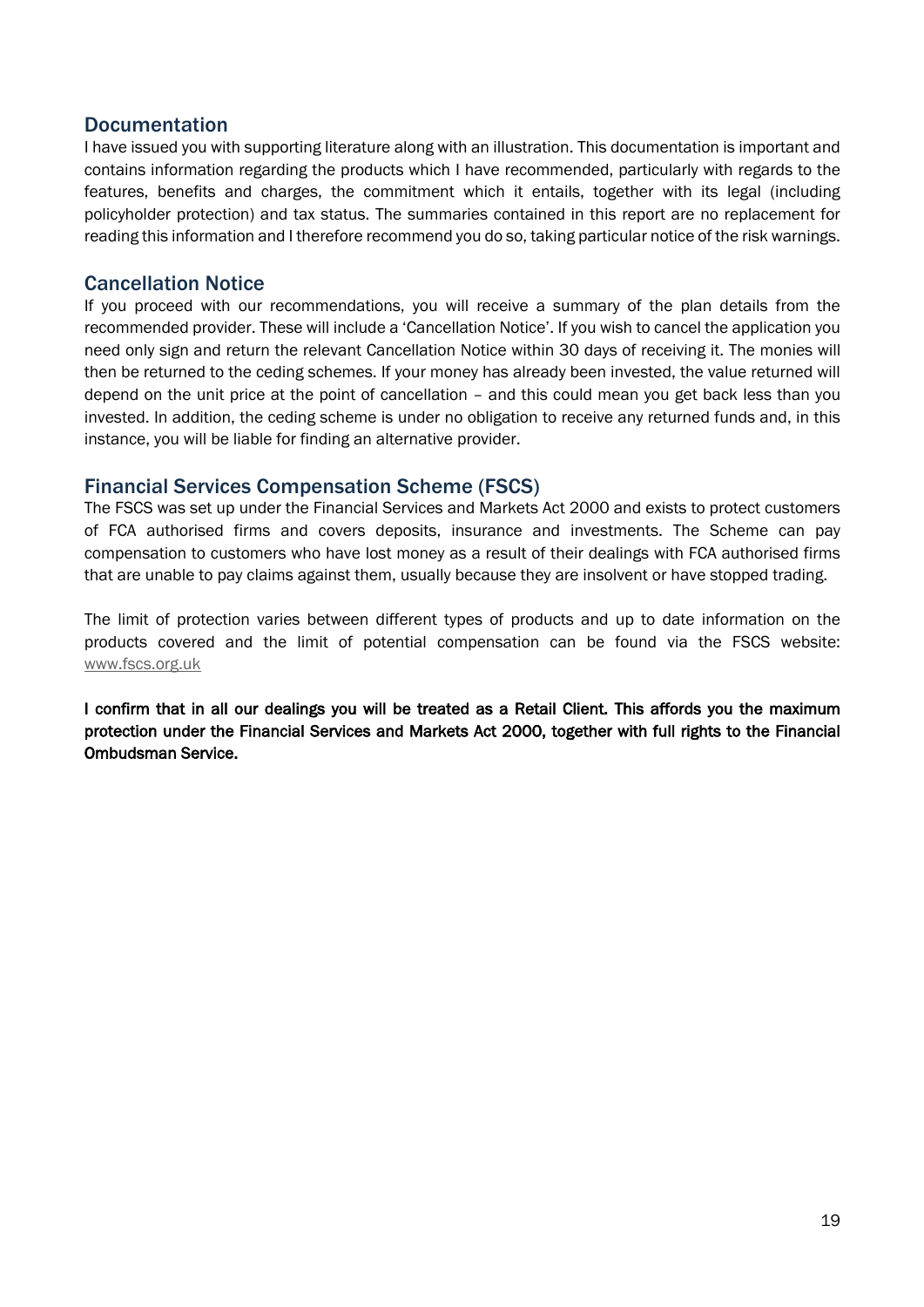### **CONCLUSION**

I

If you have any questions or require any further information about the strategies or recommendations, please let me know. I trust that this letter, together with the accompanying documents, will clarify why I believe the advice is appropriate for you.

#### Adviser Declaration

Should you wish to proceed with my recommendations, please sign a copy of the declaration below and return it to me. I have enclosed documents that you must read and understand, some of which include forms to be completed and returned to me for implementation.

| SIGNED: | <b>Example Adviser</b>        |
|---------|-------------------------------|
|         | Independent Financial Adviser |
| DATE:   | Paraplanning Solutions Ltd    |

#### Client Agreement

I have noted the contents of this report and agree that it gives an accurate summary of my requirements and objectives.

I confirm that I wish to proceed with the recommendations and understand the costs, tax implications and associated investment risks.

I understand that the contents of this document are based on current rules and legislation and may be subject to legislation or rule changes in the future.

SIGNED: **Example Client** 

DATE: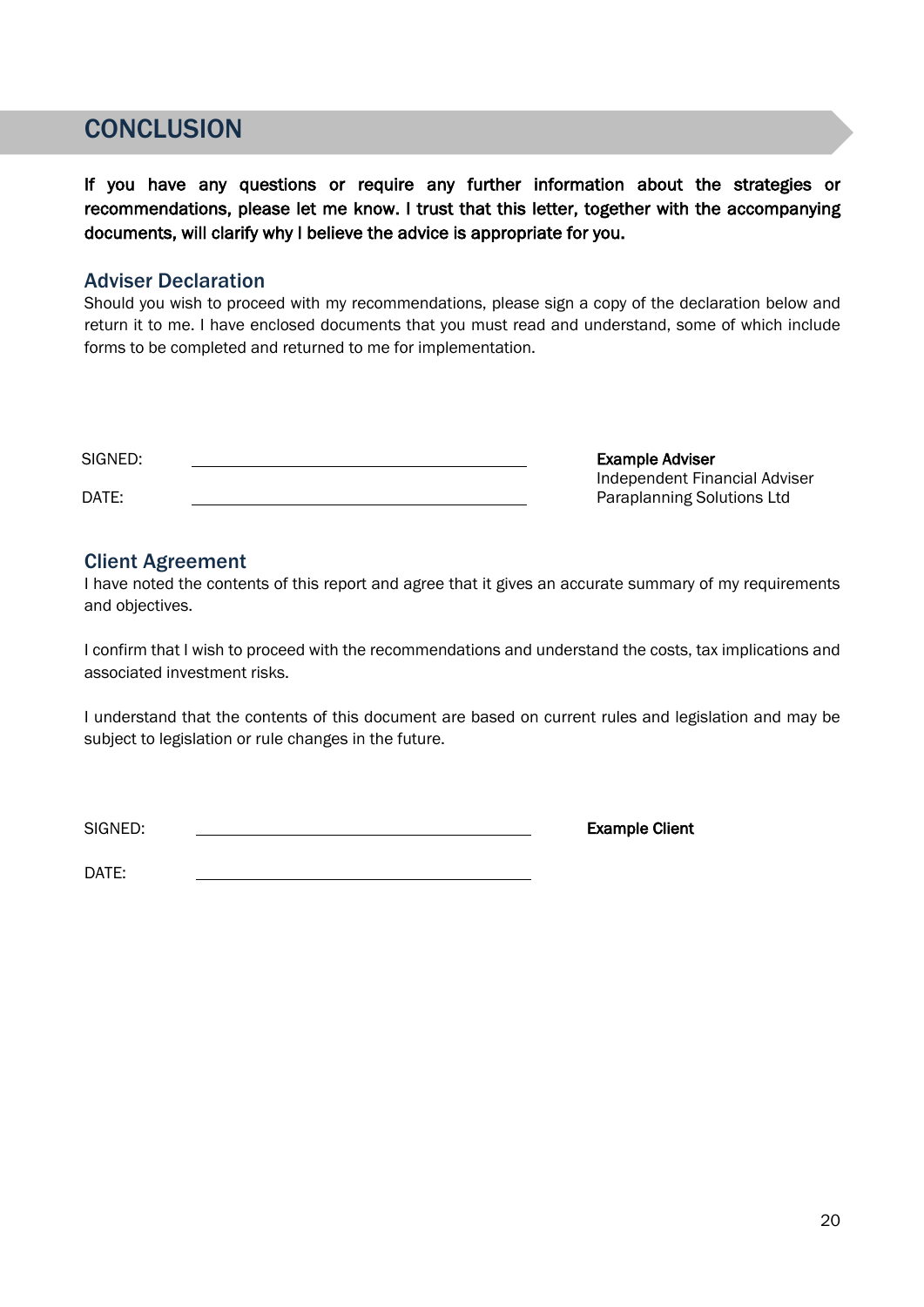# PENSION FAQS

| $\frac{4}{11}$ | How do they work?                         | Any money contributed by a member and/or their employer is<br>held as a pot that can grow (or reduce) in value over time by<br>being invested in stock markets.                                                                                                                                                                                  |
|----------------|-------------------------------------------|--------------------------------------------------------------------------------------------------------------------------------------------------------------------------------------------------------------------------------------------------------------------------------------------------------------------------------------------------|
|                | Is my pension safe?                       | The funds are held under trust by a pension plan provider and<br>there is a Financial Services Compensation Scheme (FSCS) to<br>protect the value in the event the provider defaults.<br>The actual fund, if invested in stock markets, is not protected<br>from decreasing in value in line with stock market returns.                          |
|                | When can I access it?                     | There is a legal minimum pension age of 55 currently. There<br>is legislation to increase this to 58 by 2028.                                                                                                                                                                                                                                    |
| 26             | How do I access it?                       | Once you reach the minimum pension age, there are a<br>number of options available:<br>Uncrystallised Fund Pension Lump Sum (UFPLS)<br>$\bullet$<br>Flexi Access Drawdown<br>$\bullet$<br><b>Annuity Purchase</b><br><b>Small Pots Payment</b>                                                                                                   |
|                | Which is the best way<br>of accessing it? | The suitability of the above options to each person will vary<br>according to needs. For some, annuity purchase will be the<br>most suitable way of accessing while for others, Drawdown<br>will be more suitable.                                                                                                                               |
|                | What can I pay into<br>it?                | It is possible to make any payment amounts into a pension.<br>Tax relief is available on personal contributions on the higher<br>of £3,600 gross or 100% of relevant earnings. Tax relief is<br>however withdrawn through an annual allowance system<br>which restricts payments to £40,000 per annum.                                           |
|                | How much can I<br>save?                   | In theory there are no limits to the amount that can be saved.<br>There is however a Lifetime Allowance which provides a limit<br>on how much can be saved tax efficiently.<br>Anything taken from a pension above this limit (currently<br>£1,073,100) is subject to a tax charge of $25\%$ or $55\%$<br>depending on how the fund is accessed. |